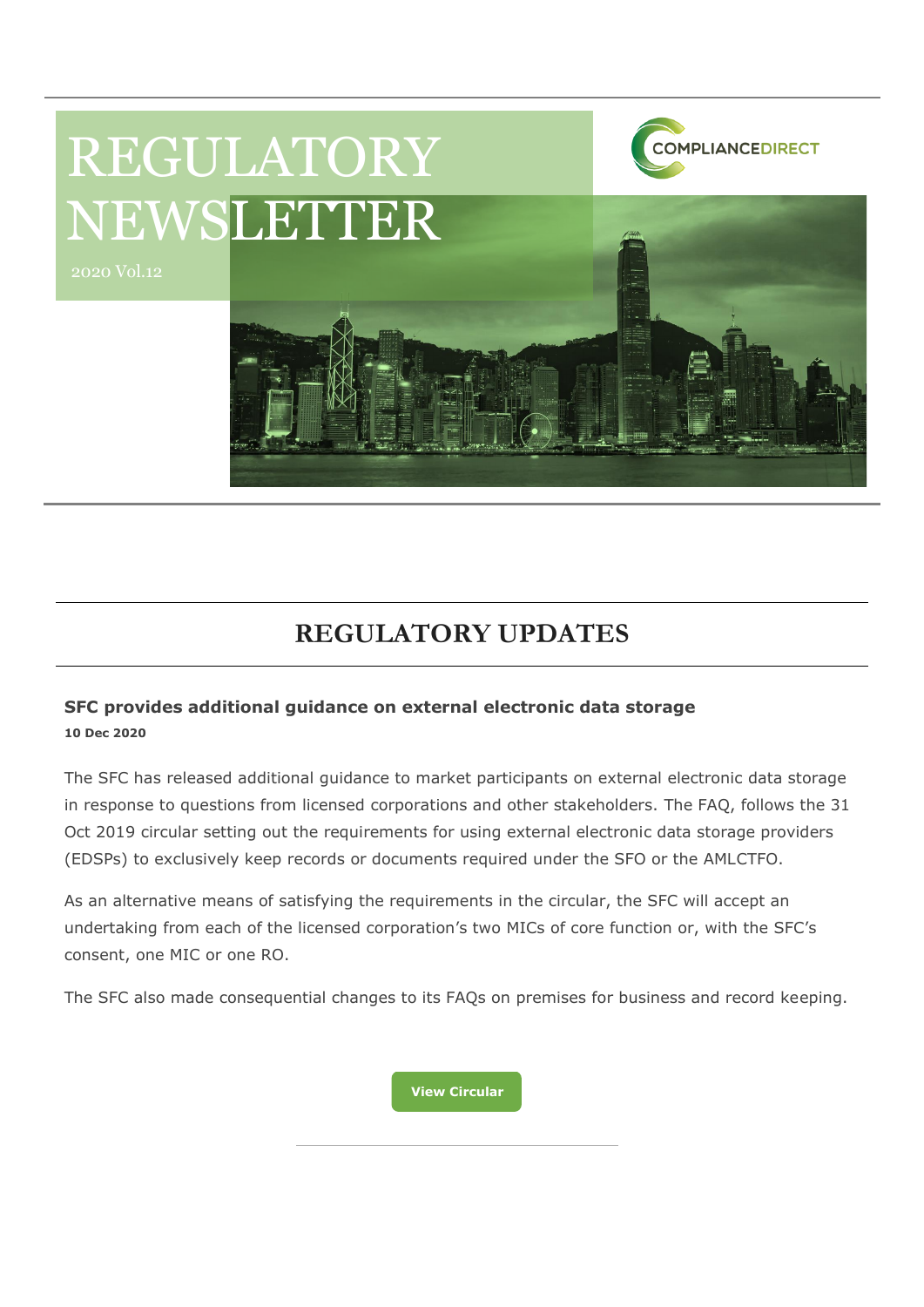## **SFC proposes to upgrade the industry's competency standards**

**11 Dec 2020**

The SFC launched a consultation on proposals to update its entry requirements for licence applicants as well as its ongoing competency standards for individual practitioners.

Under the proposals, the minimum academic qualification requirements would e raised and a broader range of qualifications would be recognized. In addition, applicants would have more flexibility for meeting the industry qualification and regulatory examination requirements. CPT requirements for individual practitioners would also be enhanced.

Market participants and other interested parties are invited to submit their comments to the SFC on or before 10 February 2021 via the SFC website [\(www.sfc.hk\)](http://www.sfc.hk/), by email (2020\_Competency\_Consultation@sfc.hk) , by post or by fax to 2293 4012.

**[View Circular](https://apps.sfc.hk/edistributionWeb/gateway/EN/news-and-announcements/news/doc?refNo=20PR125)**

# **SFC concludes consultation on customer due diligence requirements for open-ended fund companies**

**23 Dec 2020**

The SFC released consultation conclusions on proposed customer due diligence requirements for open-ended fund companies.

The SFC will implement the proposal to require OFCs to appoint a responsible person to carry out anti-money laundering and counter financing of terrorism (AML/CFT) functions, in line with the Financial Action Task Force's principles and requirements as well as to better align the AML/CFT requirements for different investment vehicles for funds in Hong Kong.

Upon the completion of the legislative process, the new requirements will come into effect after a sixmonth transition period.

**[View Circular](https://apps.sfc.hk/edistributionWeb/gateway/EN/news-and-announcements/news/doc?refNo=20PR133)**